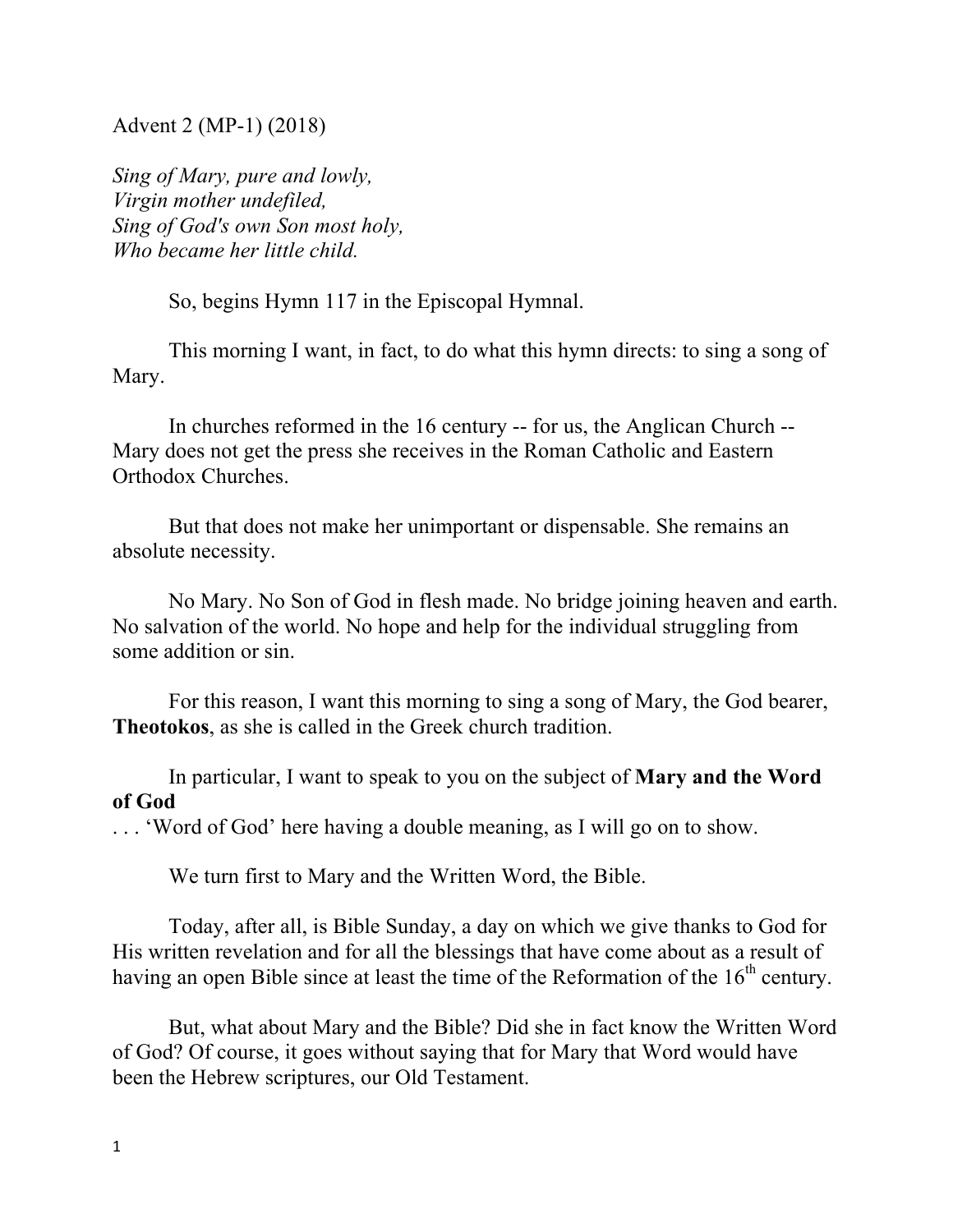Back to our question? Did Mary know the Bible? I want to suggest that not only did she know it, she knew it well.

A friend of mine is of Sicilian descent and has family members who are devout Roman Catholics. The older ones, she says, are very reluctant to read the Bible.

**"Why should I read the Bible? The priest tells me everything I need to know, "** they say.

This generation, you see, grew up at time when the Bible was something of a closed book in the Roman Catholic Church. Thankfully much of that reluctance has gone away. Roman Catholics are now encouraged to read the Bible, as I understand it.

Returning to Mary. Clearly, for Mary the Bible was an open book, not a closed one.

How do I know? What are the clues? The first comes from her response to Gabriel's message, the message which said she was to be the mother of the Messiah.

It is obvious she knew what Gabriel was talking about. The hope given in scripture of a coming King out of David's line was her hope.

I would want to argue further that her knowledge of scripture enabled her to say yes to God's call quickly and decisively. How so?

Well, in this way: God's faithfulness in the past as detailed in the Bible served as a powerful incentive to trust Him in the present. She could therefore say:

**"Behold the handmaid of the Lord; be it unto me according to thy word."**

The same thing is true in our lives. The better we know the scriptures, the better we know the character of God, and thus the better able we are to put ourselves confidently in His hands. To entrust our very souls and bodies to Him.

We have found one clue that Mary knew her Bible. Is there another in today's reading?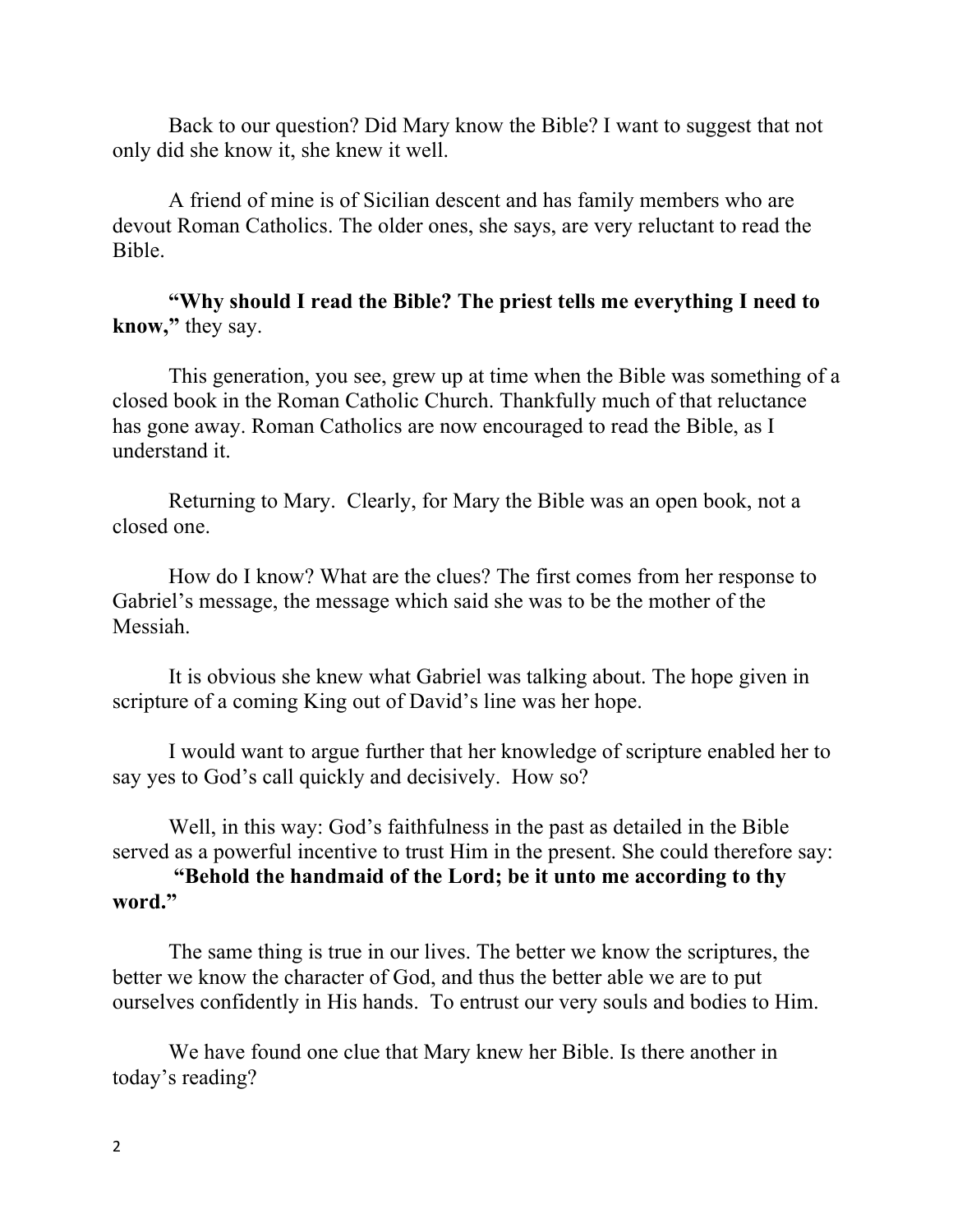I believe there is. It is the song that came pouring out of Mary's mouth while she was at her cousin Elisabeth's house.

I am, of course, referring to the *Magnificat*, which gets its name from its opening words in Latin: "My soul doth magnify the Lord, and my spirit has rejoiced in God my saviour."

This song is saturated with scriptural allusions. One not steeped in the Bible could not possibly have come up with it. ///

One additional thought: Mary's Magnificat is an act of worship . . . worship which flows from a knowledge of the scriptures. She remembers God's promises, she sees that God is now fulfilling those promises, and she is moved to praise Him for His faithfulness, to worship Him.

That reminds me . . . Once a lady coming out of one of our services here at St. Luke said to me:

## **"Since I have started reading the Bible and going to Bible study. I get so much more out of your sermons and worship."**

Well, I think that is often the case. Familiarity with God's Word encourages and enriches our worship of God.

It was true in Mary's life, and I think if we put it to the test, we shall find it to be so in our own lives.

Before I close, I want say one additional thing about Mary and the 'Word of God'. This time I am using "Word of God" in a different context.

The "Word" I am thinking of now is the **Word Incarnate**. "Word of the Father now in flesh appearing," we sing in one of our Christmas carols.

Mary, I want to suggest, was not only a reader of God's Word, she was a **bearer of God's Word**. She brought this Word – the Incarnate Word -- to the world. In her case, literally.

You and I, I want to suggest, have a similar task. We too are called to bring the light and hope that comes from the Incarnate Word to the world, beginning with those who live in the shadow of this church.